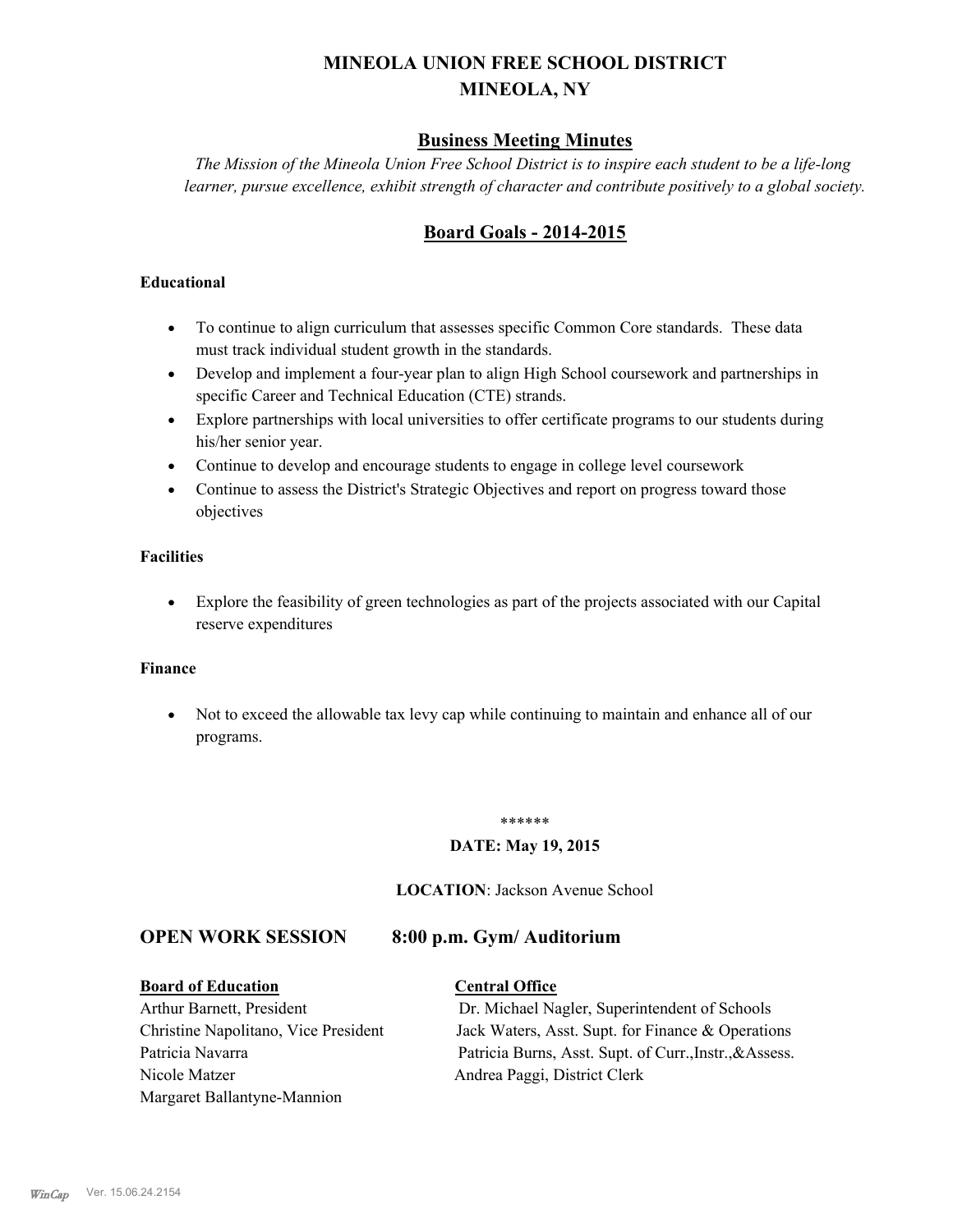**A. Call to Order - 8:00pm**

**B. Pledge of Allegiance**

- **C. Reading of Mission-** Artie Barnett
- **D. Moment of Silent Meditation**

#### **E. Dais & Visitor Introductions**

#### **F. High School Student Organization Report**

There was no Student Organization report this evening.

### **G. BOE Reports**

#### **a. Comments from Board Trustees**

Both Chris Napolitano and Pat Navarra thanked SEPTA for the lunch that they provided to the Central Office staff. There no other Board comments at this time.

#### **b. Comments from Board President**

Mr. Barnett had no report this evening.

### **c. Comments from Superintendent**

The Superintendent stated that he had a few comments this evening. He reported that Erie1 is ready to go with the newly amended policy book, but there are three policies left to be addressed (2 new policies and 1 flagged policy). The Superintendent and Marc Licht were invited to the Google Office in NYC. Dr. Nagler made a presentation to approximately 25 people. The 8th and 9th grade production of "Fiddler on the Roof" took place on May 8th and 9th and the performances were fabulous. He also attended the 3rd, 4th and 6th grade concerts, which were all enjoyable. Dr. Nagler really enjoyed the 3rd grade concert and added that the orchestra and band in this grade is huge this year. The Induction Ceremony for the National Honor Society took place last night at the High School. He is very proud of all of the students who were inducted. At the ceremony, the senior members talk about each of the new inductees. Next Wednesday, a District-wide Science Symposium will take place. The date of the 7th grade concert has been changed to June 1st. Finally, Dr. Nagler thanked SEPTA for the lunch given to the staff at Central Office.

#### **H. Old Business**

There was no old business this evening.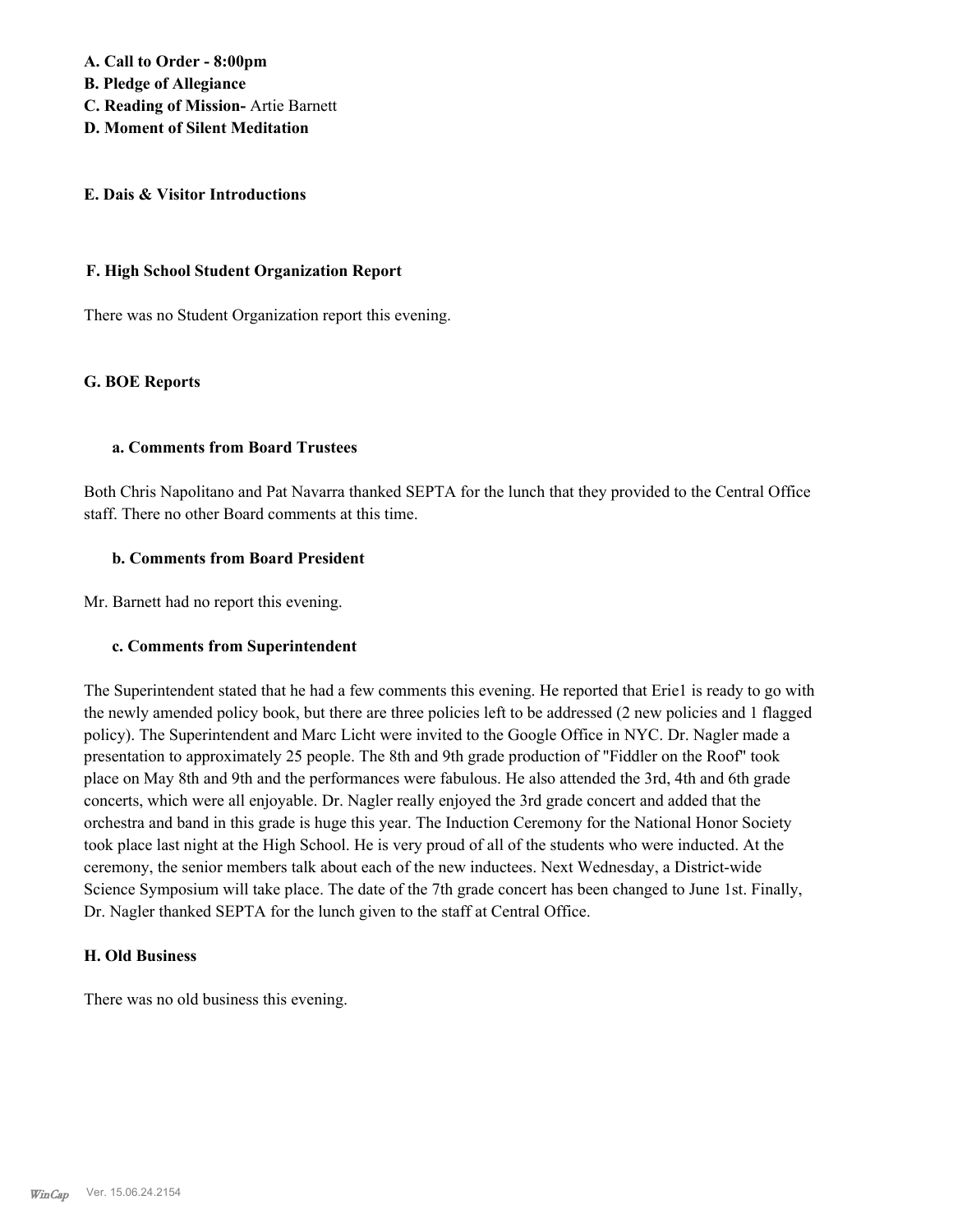#### **I. New Business**

Mr. Barnett asked the Board if there was any new business. The Board had no new business this evening.

#### **Second Reading & Adoption of Revised Board Policies #1100 to #8470**

**RESOLUTION # 51 - BE IT RESOLVED** that the Board of Education of the Mineola UFSD waives the second formal reading of Revised Board Policies # 1100 to # 8470 due to its availability on the information table and the district website and moves its adoption.

**Motion:** Nicole Matzer **Second:** Margaret Ballantyne

Discussion: Mr. Barnett stated that this has been a three year process. He thanked everyone involved: Erie 1, the Superintendent, Administrators and the Board.

| Yes: | Margaret Ballantyne   | No: | None |
|------|-----------------------|-----|------|
|      | Nicole Matzer         |     |      |
|      | Patricia Navarra      |     |      |
|      | Christine Napolitano  |     |      |
|      | <b>Arthur Barnett</b> |     |      |

**Passed:** Yes

#### **J. Consensus Agenda**

**RESOLUTION # 52 - BE IT RESOLVED** that the Board of Education approves the consensus agenda items J.1.a. through J.5.c.2., as presented.

| <b>Motion:</b> | Christine Napolitano |
|----------------|----------------------|
| Second:        | Patricia Navarra     |

Discussion: Dr. Nagler stated that he would like to acknowledge under civil service item 4.c.1, the resignation of Ruth Glenn. She has been a teacher's aide for 40 years. Dr. Nagler wishes her good luck.

Yes: Margaret Ballantyne **No:** None Nicole Matzer Patricia Navarra Christine Napolitano Arthur Barnett

**Passed:** Yes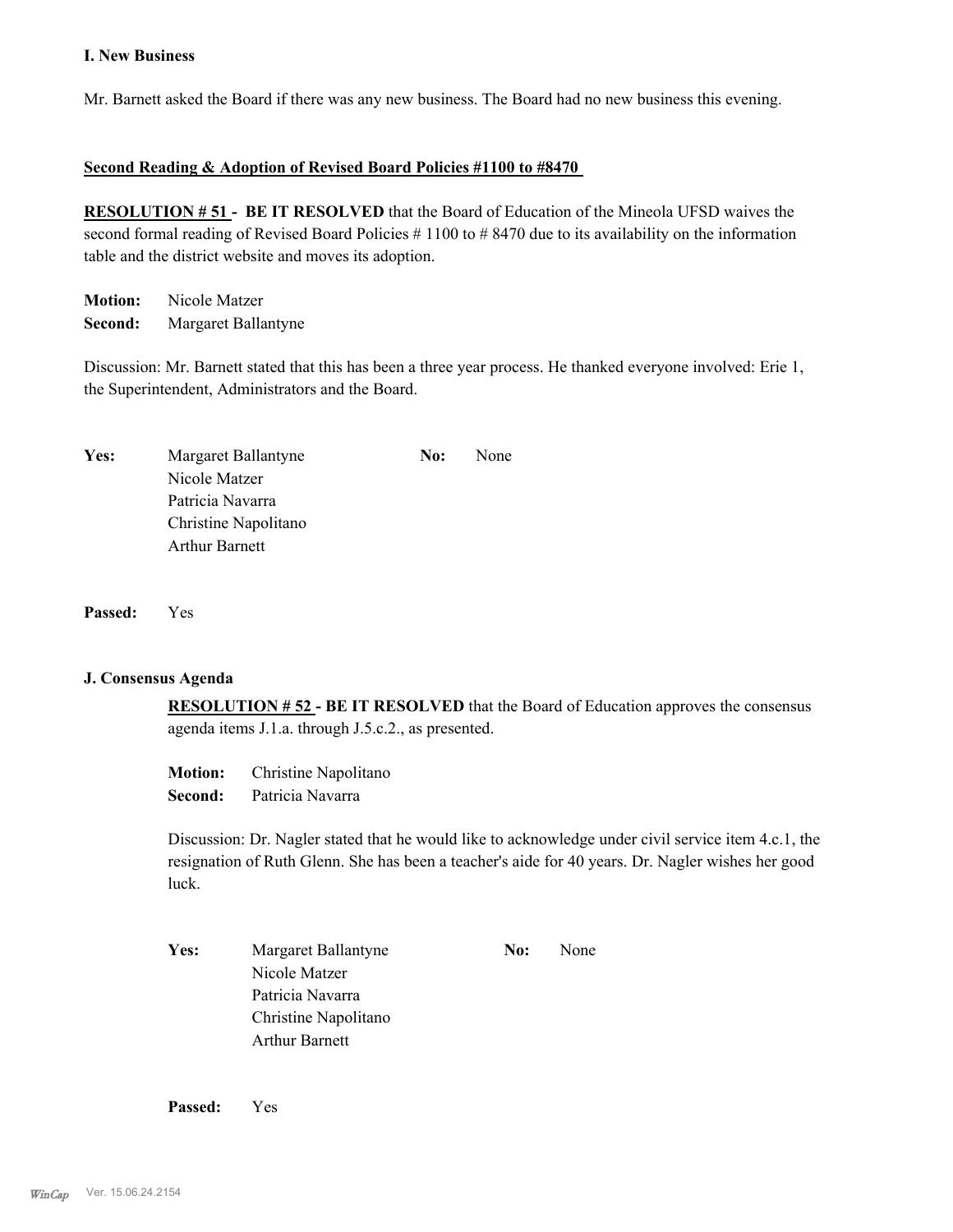## 1. **Instruction**

- a. Leave(s) of Absence/Child Rearing
- That the Board of Education grants a request to Melissa Koenig, for an FMLA unpaid Leave of Absence, for child-rearing purposes, effective September 1, 2015. 1.
- b. Appointments Instruction
- That the Board of Education approves the appointment of Jacqueline Garay-Cruz, to the position of Day-to-Day substitute teacher for Charyn Restituyo, at Hampton Street, starting approximately May 25, 2015. Salary: \$100 per day. 1.

#### Appointment(S) Sub Teacher per diem The Board of Education accepts the following individual(s) as Per Diem Substitute Teacher(s) for the current school year, at a daily rate of \$100.00 per day; and retirees at a daily rate of \$125.00 per day.: c.

- 1. Thomas K. Keegan Literacy (5-12), S.S. 7-12
- 

3. Catia A. Napolitano Literacy (5-12),(B-6)

- 
- d. Appointments 45 Day Subs

EMPLOYEE NAME EMPLOYEE CERTIFICATION

2. Stephanie Kelly SWD(1-6), Childhood Ed.(1-6) 4. Kristin Horvath Childhood Ed.(1-6), SWD(1-6)

That the Board of Education approves the appointment of Amanda Castellano, to the position of 45 Day Substitute Teacher for Theresa Duignan, starting approximately June 3, 2015 to on or before June 30, 2015. Salary: Days 1-20, \$100, Days 21-39 \$110, Days 40-45 \$120, Day 46 BA, Step 1, \$58,706. 1.

#### Appointment(S) Summer Special Education e.

That the Board of Education approves the following staff members for the Summer Special Education Program

|     | <b>POSITION</b>        | <b>EMPLOYEE NAME</b> | <b>STEP</b>    | <b>STIPEND</b> |
|-----|------------------------|----------------------|----------------|----------------|
| 1.  | Teacher Full Day       | Drew Smith           | 3              | \$68.31        |
| 2.  | Teacher Full Day       | Susan M. Palladino   | $\overline{2}$ | \$63.19        |
| 3.  | Teacher Full Day       | Kathryn Haberman     | $\overline{3}$ | \$68.31        |
| 4.  | Teacher-Full Day       | Alyssa Puccio        | 1              | \$58.14        |
| 5.  | Teacher Full Day       | Jillian Vento        | 3              | \$68.31        |
| 6.  | Teacher Half Day       | Greg Greer           | 3              | \$68.31        |
| 7.  | Teacher Half Day       | <b>Bruce Vatske</b>  | 3              | \$68.31        |
| 8.  | Teacher Half Day       | Gina M. Amzler       | $\overline{2}$ | \$58.14        |
| 9.  | Teacher Sub            | Lisa A. Mangino      | 1              | \$58.14        |
| 10. | Teacher Sub            | John G. OMalley      | 1              | \$58.14        |
| 11. | <b>Teacher Reading</b> | Diana Kohl           | 3              | \$68.31        |
| 12. | <b>Teacher Reading</b> | Joan Eisele-Cooper   | $\overline{3}$ | \$68.31        |
| 13. | Teacher Speech         | Josiane Halilej      | 3              | \$68.31        |
| 14. | Teacher Speech         | Diane Rodocker       | 3              | \$68.31        |
| 15. | Teacher Speech         | Lauren Reiff         | 3              | \$68.31        |
| 16. | Teacher Speech         | Erica Perez-Flowers  | 3              | \$68.31        |
| 17. | Occ. Therapist         | Tara Lynch           | 3              | \$68.31        |
| 18. | Occ. Therapist         | Maureen Mekeel       | 3              | \$68.31        |
| 19. | Occ. Therapist         | Sherley Fils-Aime    | 1              | \$58.14        |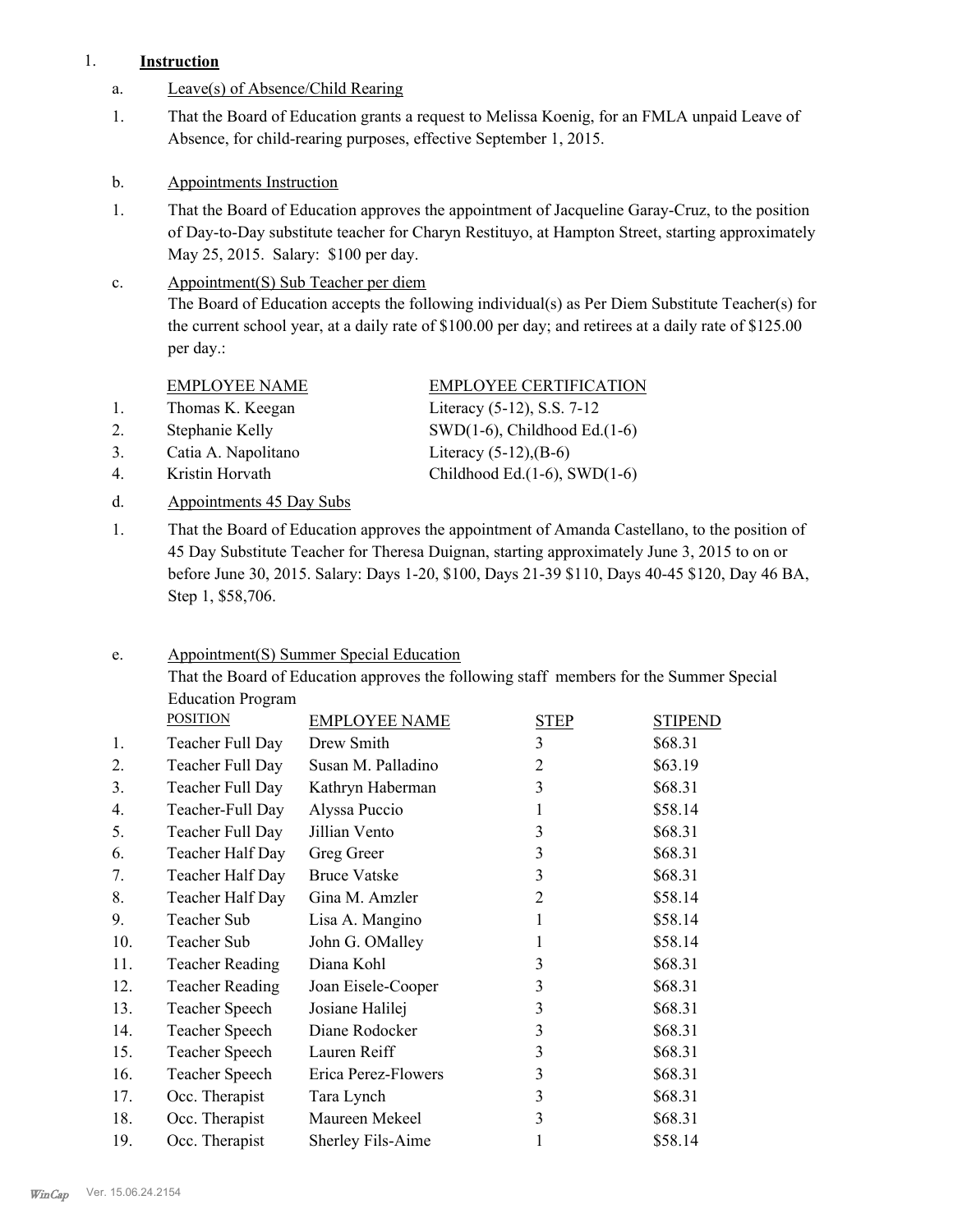|     | <b>POSITION</b> | <b>EMPLOYEE NAME</b> | <b>STEP</b> | <b>STIPEND</b> |
|-----|-----------------|----------------------|-------------|----------------|
| 20. | Psychologist    | Manuel Romero        |             | \$68.31        |

# 2. **Instruction: Committee on Special Education**

a. That the Board of Education approves the CSE/CPSE/SCSE recommendations for programs and services for students with IEPs for the time period from 2/1/15- 3/31/15. Please be advised that all of the parents have received the student's IEP and a copy of their DUE process rights.

# 3. **Instruction: Contracted**

a. That the Board of Education approves the Nursing Services Agreement between Horizon Healthcare and the Mineola UFSD for the 2015- 2016 school year.

b. That the Board of Education approves the license agreement between the Mineola UFSD and the SCOPE Education Services for the PSAT/SAT Preparatory Program for the 2015- 2016 school year.

# 4. **Civil Service**

# a. Appointments

- That the Board of Education approve the appointment of Jeanne Barry, from the position of 10 hour Lunch Aide to part time 1:1 Teacher Aide, at Hampton Street School, effective May 26, 2015. Salary is \$13.74 per hour on Step 1. 1.
- That the Board of Education approve the appointment of Joanna Tangel, from the position of 10 hour Lunch Aide to part time 1:1 Teacher Aide, at Hampton Street School, effective May 26, 2015. Salary is \$13.74 per hour on Step 1. 2.

### b. Leave(s) of Absence

That the Board of Education approve a paid Medical Leave of Absence to Giovanna Randazzo Klein, Teacher Aide, for emergency care for her parent, effective May 4, 2015, for approximately four weeks. 1.

### c. Resignation(s)

That the Board of Education accept, with regret, the resignation for the purpose of retirement, of Ruth Glenn, Teacher Aide at Meadow Drive School, effective June 30, 2015. 1.

#### Appointment(S) Summer Special Ed Teacher Aides d.

That the Board of Education approves the following staff members for the Summer Special Education Program:

|                    | <b>SALARY</b>        | <b>EFFECTIVE</b>                                                                                                      |
|--------------------|----------------------|-----------------------------------------------------------------------------------------------------------------------|
| Madeline Cegelski  |                      | 07/01/2015                                                                                                            |
| Rosina Sarno       |                      | 07/01/2015                                                                                                            |
| Marianne Wachter   |                      | 07/01/2015                                                                                                            |
| Lorena A. Romano   |                      | 07/01/2015                                                                                                            |
| Diane Ricciardi    |                      | 07/01/2015                                                                                                            |
| Marie Sallie       |                      | 07/01/2015                                                                                                            |
| Marilyn Pisano     |                      | 07/01/2015                                                                                                            |
| Angela Hagan       |                      | 07/01/2015                                                                                                            |
| Nancy Gessner      |                      | 07/01/2015                                                                                                            |
| Jacqueline Teemsma |                      | 07/01/2015                                                                                                            |
| Gladys Cuzco       |                      | 07/01/2015                                                                                                            |
|                    | <b>EMPLOYEE NAME</b> | \$21.03<br>\$21.99<br>\$20.81<br>\$27.27<br>\$16.64<br>\$31.09<br>\$28.59<br>\$17.78<br>\$20.81<br>\$29.30<br>\$28.59 |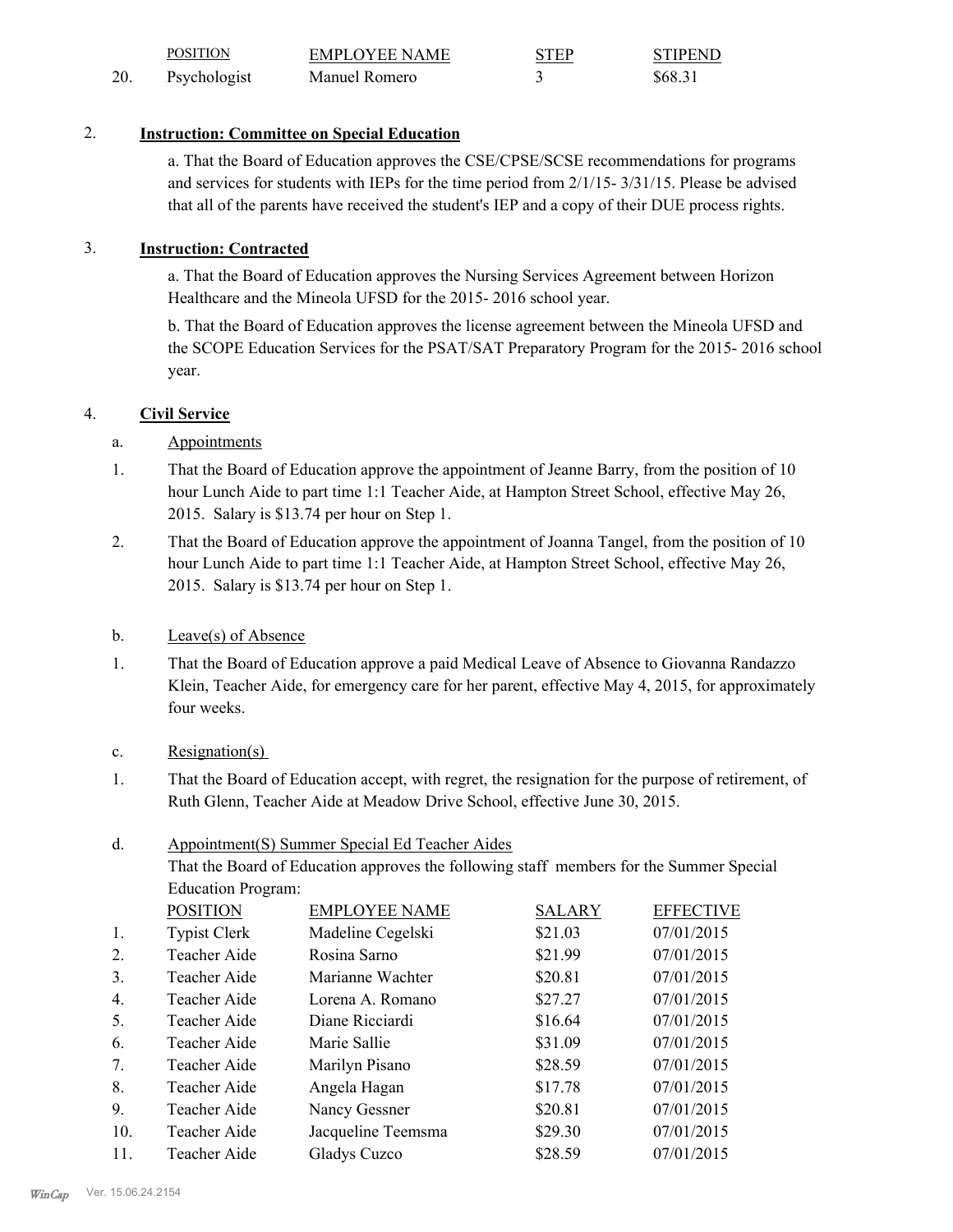|     | <b>POSITION</b>                 | <b>EMPLOYEE NAME</b>                                                                      | <b>SALARY</b> | <b>EFFECTIVE</b> |
|-----|---------------------------------|-------------------------------------------------------------------------------------------|---------------|------------------|
| 12. | Teacher Aide                    | Barbara Miller                                                                            | \$28.59       | 07/01/2015       |
| 13. | Teacher Aide                    | Sara Bond                                                                                 | \$33.97       | 07/01/2015       |
| 14. | Teacher Aide                    | Donna Larose                                                                              | \$30.19       | 07/01/2015       |
| 15. | Teacher Aide Sub                | Donna Coulon                                                                              | \$13.74       | 07/01/2015       |
| 16. | Teacher Aide Sub                | Kathy Polumbo                                                                             | \$13.74       | 07/01/2015       |
| 17. | Teacher Aide Sub                | Kathleen Aiello                                                                           | \$13.74       | 07/01/2015       |
| e.  | Appointment(S) Summer Bus Aides |                                                                                           |               |                  |
|     |                                 | That the Board of Education approves the following staff members as Summer Bus Aides from |               |                  |
|     | $7/1/15$ through $8/31/15$ :    |                                                                                           |               |                  |
|     | <b>POSITION</b>                 | <b>EMPLOYEE NAME</b>                                                                      | <b>SALARY</b> | <b>EFFECTIVE</b> |
|     | <b>Bus Attendant</b>            | Donna Buckley                                                                             | \$38.23 Hr.   | 07/01/2015       |

### 5. **Business /Finance**

# a. **Treasurer's Report**

1. That the Board of Education accepts the Treasurer's report for the period ending March 31, 2015 and directs that it be placed on file.

#### b. **Approval of Invoices and Payroll**

That the Board of Education accepts the Invoices and Payroll for the period ending April 30, 2015

| A/P Warrant # 19 | April 15, 2015 | \$ 307,748.86  |
|------------------|----------------|----------------|
| A/P Warrant # 20 | April 29, 2015 | \$1,227,420.50 |

**TOTAL EXPENSES \$ 1,535,169.36**

PAYROLL # 19 & # 20

| General | \$4,057,646.17 |
|---------|----------------|
| F Fund  | \$47,845.69    |

#### **TOTAL PAYROLL \$4,105,491.86**

#### c. **Budget Appropriation Adjustment**

1. That the Board of Education approves the acceptance of revenue for Instrument rentals in the amount of \$ 44,844.00 and makes appropriation increase adjustments to the following Budget Code: A 2110.416.00.2330.

2. That the Board of Education approves the acceptance of revenue for NYSSMA in the amount of \$3,718.00 and makes appropriation increase adjustments to the following Budget Code: A 2110.404.00.2230.